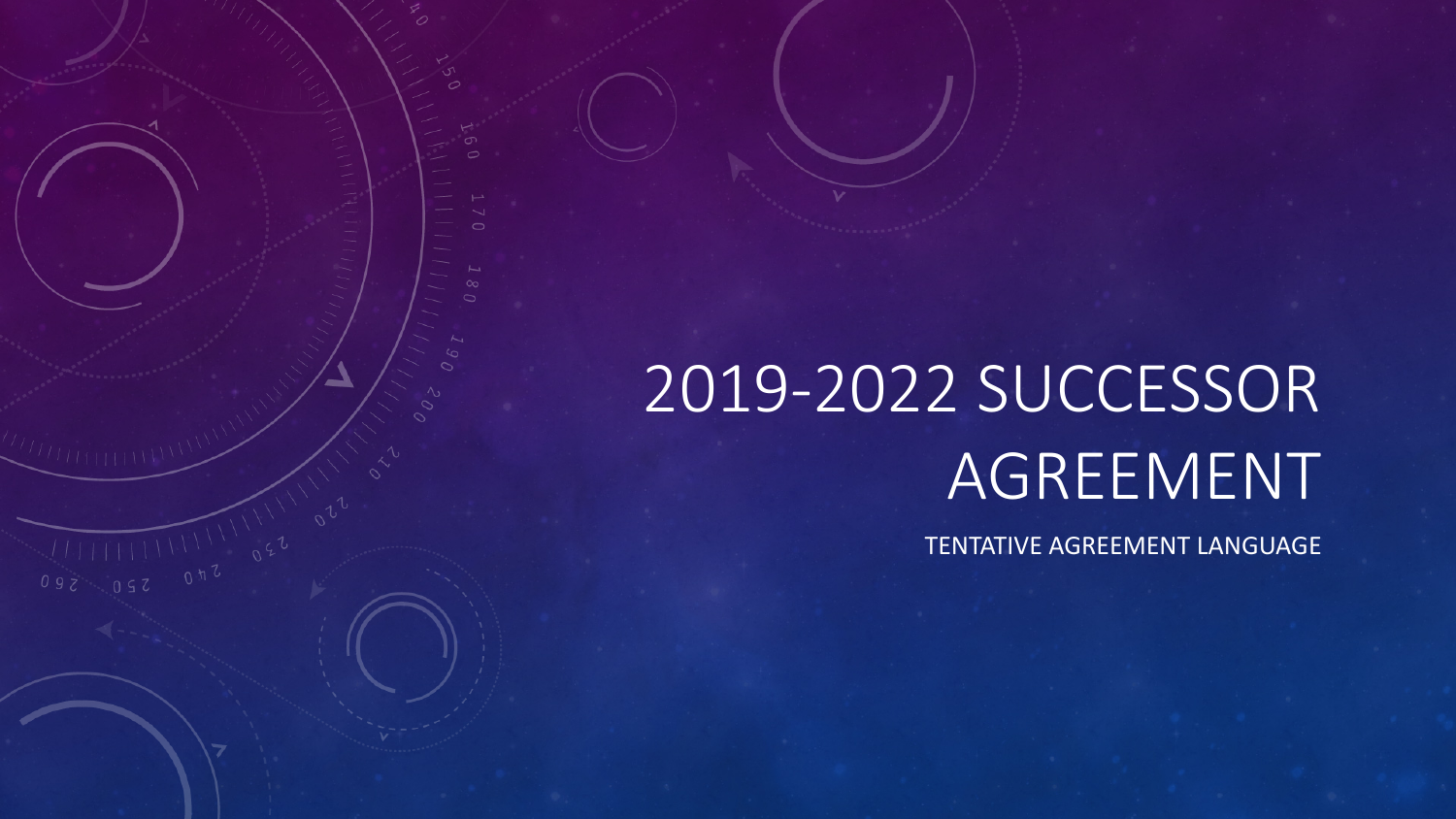#### ARTICLE 1: AGREEMENT

- **1.1** Except as specifically provided herein, this agreement shall remain in full force and effect from **JULY 1, 2019 THROUGH JUNE 30, 2022.**
- **1.2 DURING THE 2020-21 AND 2021-22 SCHOOL YEARS, THE ASSOCIATION AND THE DISTRICT SHALL MEET FOR SUBSEQUENT REOPENER NEGOTIATIONS TO THE 2019-2022 SUCCESSOR AGREEMENT. THE ASSOCIATION AND THE DISTRICT MAY EACH SUBMIT TWO (2) ARTICLES OF THE AGREEMENT FOR NEGOTIATION. ARTICLE 17 SHALL BE CLOSED FOR THE 2020-21 SCHOOL YEAR BUT WILL BE AN AUTOMATIC REOPENER IN 2021-22.**
- **1.2.1 BOTH PARTIES AGREE THAT WE WILL CONTINUE TO BARGAIN CONTRACT LANGUAGE FOR PSYCHOLOGISTS, BEHAVIORAL HEALTH COUNSELORS, AND BEHAVIORAL INTERVENTION COUNSELORS. IF INCLUDED IN THE 2020-21 AND 2021-22 REOPENERS THIS WILL NOT COUNT AS EITHER PARTY'S ALLOTTED ARTICLES.**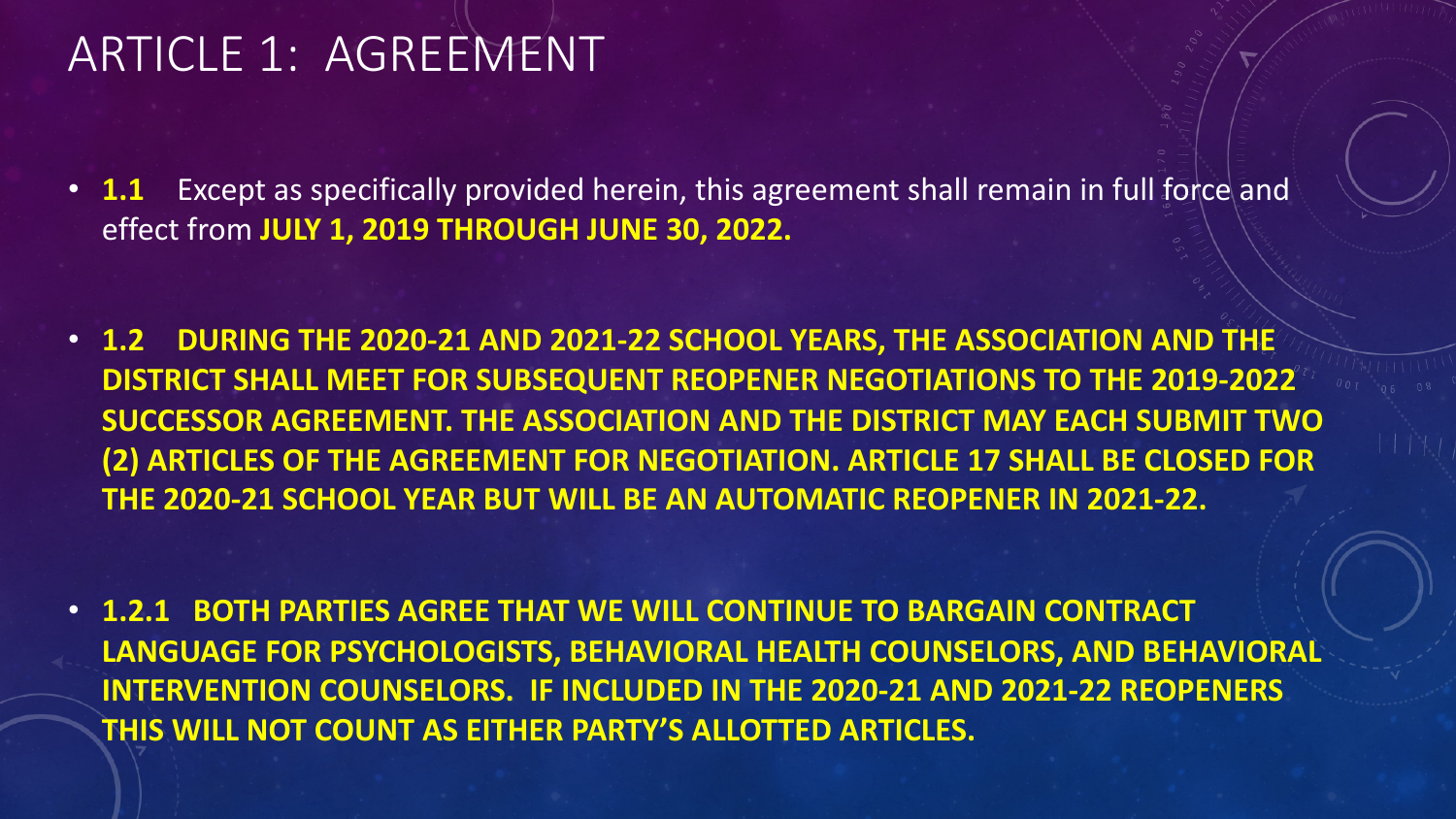### ARTICLE 3: ASSOCIATION RIGHTS

- **3.12.1 UPON RECEIPT OF NOTICE FROM THE ASSOCIATED CHINO TEACHERS, CTA/NEA AUTHORIZING DEDUCTION OF UNIFIED DUES, THE DISTRICT WILL DEDUCT MEMBERSHIP DUES.** Pursuant to such authorization, the Board shall deduct onetenth (1/10) of such dues from the regular salary check of the unit member each month for ten (10) months. Deductions for unit members who sign such authorization after the commencement of the school year shall be properly pro-rated to complete payments by the end of the school year.
- **3.12.2 A UNIT MEMBER'S DUES DEDUCTION AUTHORIZATION SHALL BE REVOCABLE ONLY UPON A RECEIPT OF WRITTEN NOTICE TO THE DISTRICT FROM THE ASSOCIATION, AND SUCH REVOCATION SHALL BE EFFECTIVE COMMENCING THE NEXT PAY PERIOD AFTER RECEIPT THEREOF.**
- **3.13.1** On or before September 10<sup>th</sup> of each year, the Association shall present to the District a list of bargaining unit members who are members of the Association. **THE DISTRICT SHALL PROVIDE THE ASSOCIATION WITH THIS INFORMATION AT THE BEGINNING OF THE YEAR.**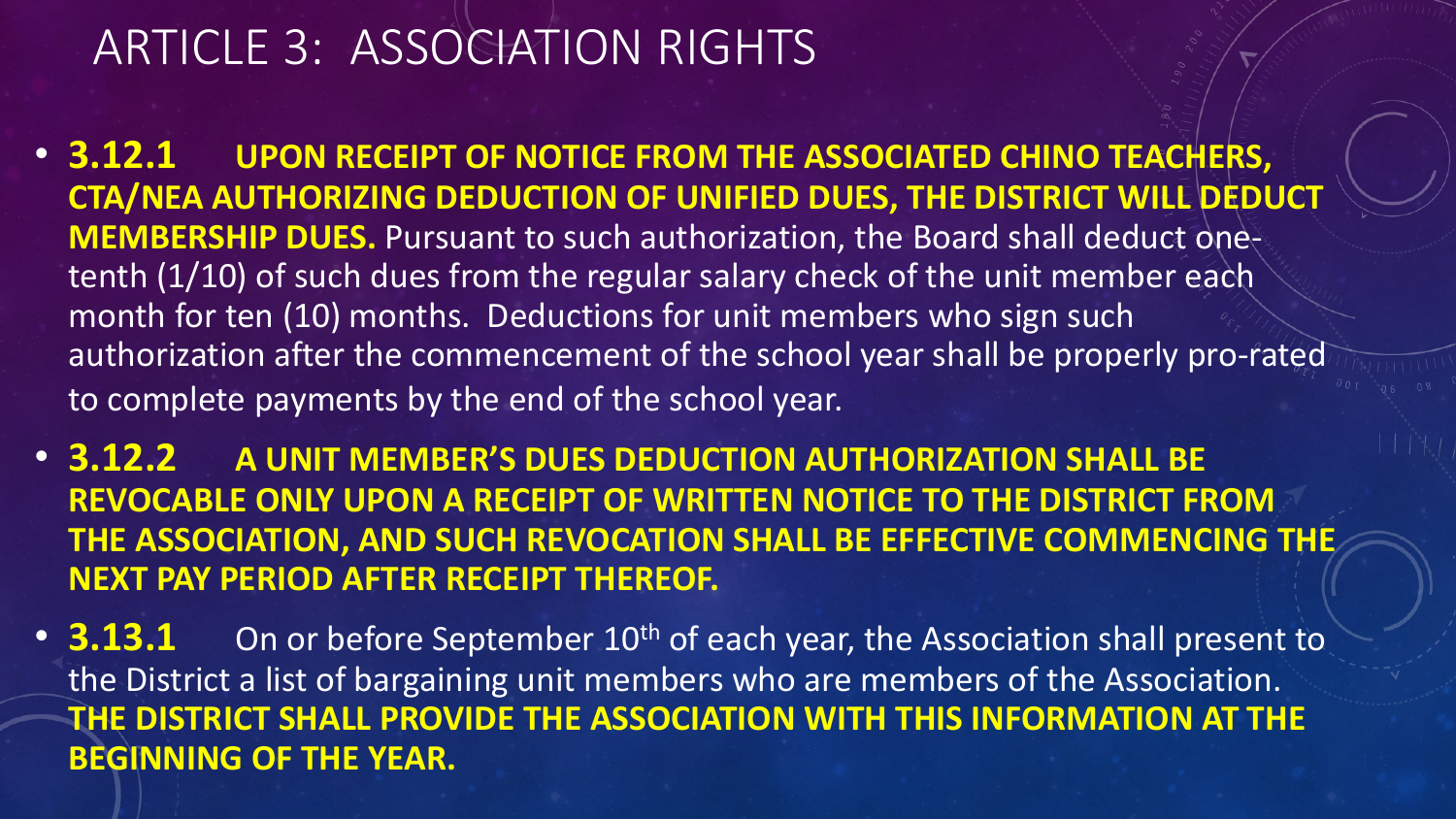### ARTICLE 7: CLASS SIZE

- GRADE SPAN ADJUSTMENT LANGUAGE
	- NO Permanent language
	- NO overall changes
	- The DO is very close to a 24:1 Tk—3 AVERAGE Ratio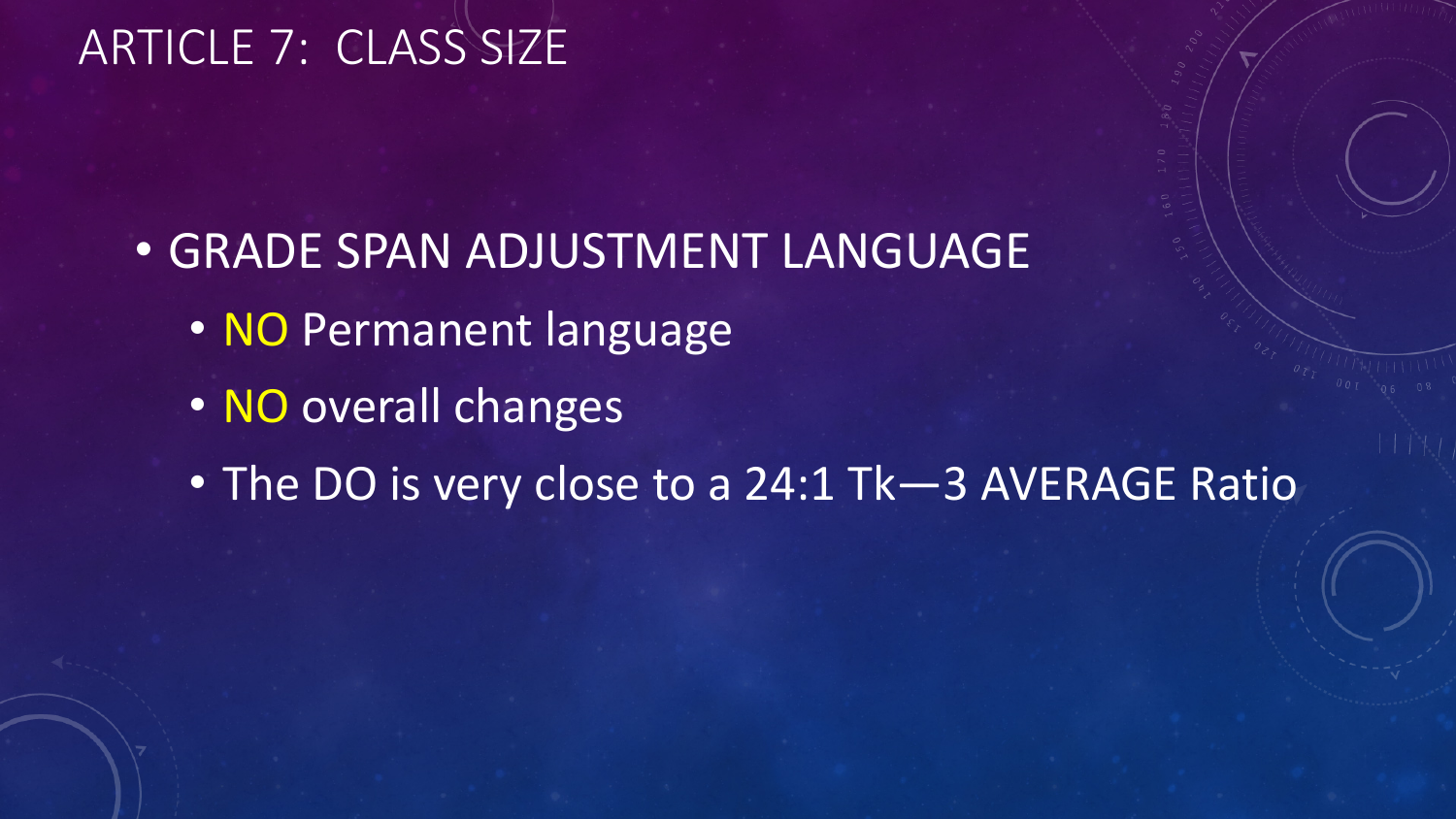### ARTICLE 7: CLASS SIZE (CONT…)

• **7.5.2.4** When an additional class is to be taught, to the extent the master schedule requires doing so, all eligible unit members at that site shall be given equal opportunity on a rotational basis. Eligible unit members shall be defined as being appropriately credentialed/authorized, as determined by the California Commission on Teacher Credentialing, and who have not received a mandated assistance plan during the prior two (2) years, and **WHO HAVE NO OVERALL "G" OR "U" IN ANY STANDARD ON THEIR MOST RECENT FINAL EVALUATION.** Unit members are not eligible if their assignment to an additional class results in a "mis-assignment" as defined by State and Federal statues or national and/or international program requirements. **THE ROTATIONAL BASIS DESCRIBED ABOVE DOES NOT APPLY TO THE FOLLOWING SPECIALTY COURSES: AVID, PROJECT LEAD THE WAY, RENAISSANCE, LEADERSHIP, ASB, AND ATHLETIC P.E. IF THE DISTRICT BELIEVES ADDITIONAL SPECIALTY COURSES SHOULD BE ADDED TO THE LIST, IT WILL BRING IT TO THE ASSOCIATION.**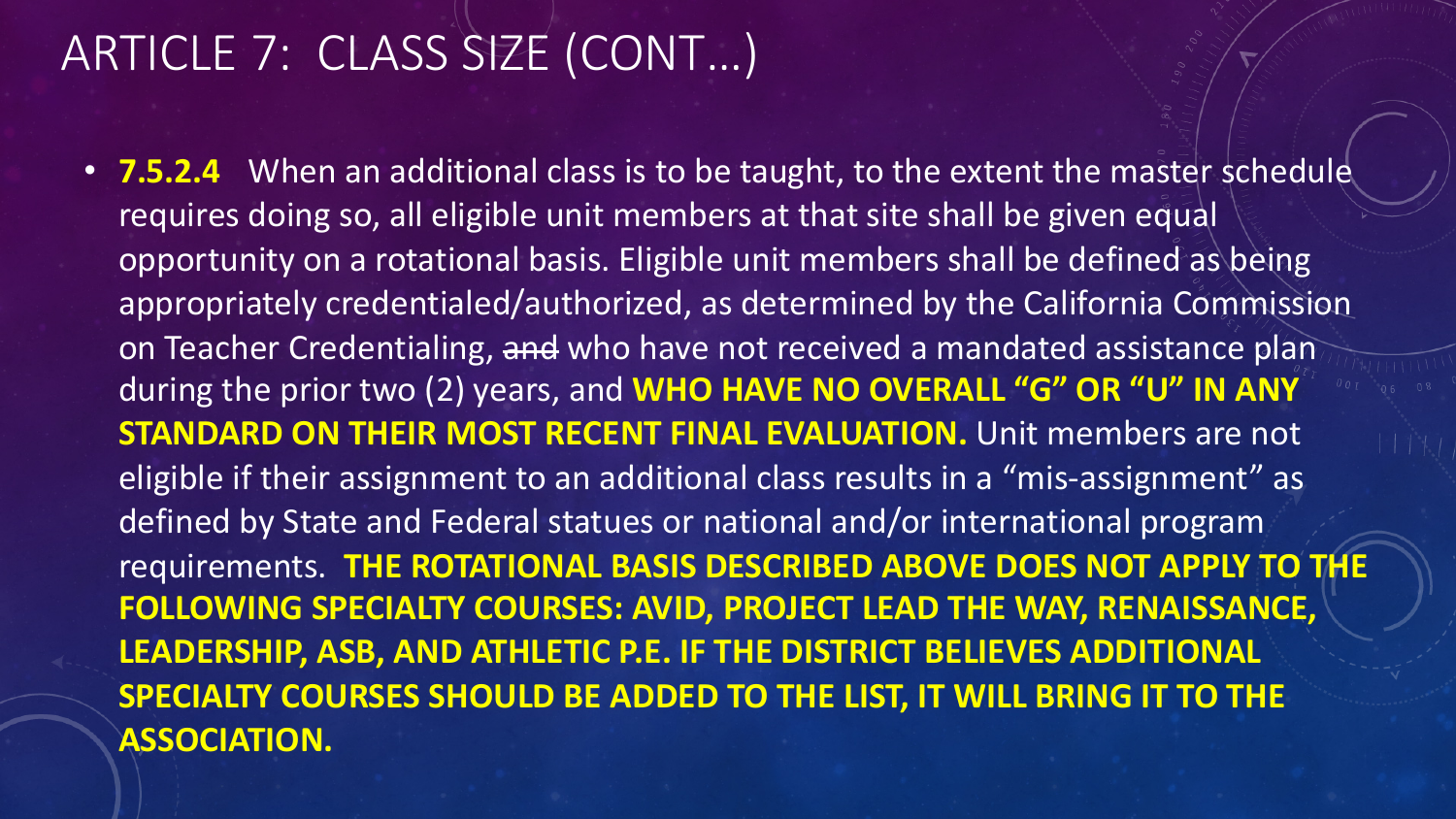#### ARTICLE 8: EVALUATIONS

- **EFFECTIVE STARTING THE 2018/2019 SCHOOL YEAR, THE DISTRICT SHALL USE THE EVALUATION INSTRUMENT FOR COUNSELORS. AND ALL RELATED FORMS WITH REGARD TO COUNSELOR EVALUATIONS ALL OF WHICH ARE INCLUDED IN APPENDIX B:** 
	- **A. PRE-EVALUATION FORM**
	- **B. COUNSELOR OBSERVATION FORM WITH RUBRIC**
	- **C. COUNSELOR EVALUATION FORM WITH RUBRIC**
	- **D. COUNSELOR EVALUATION CRITERIA FORM**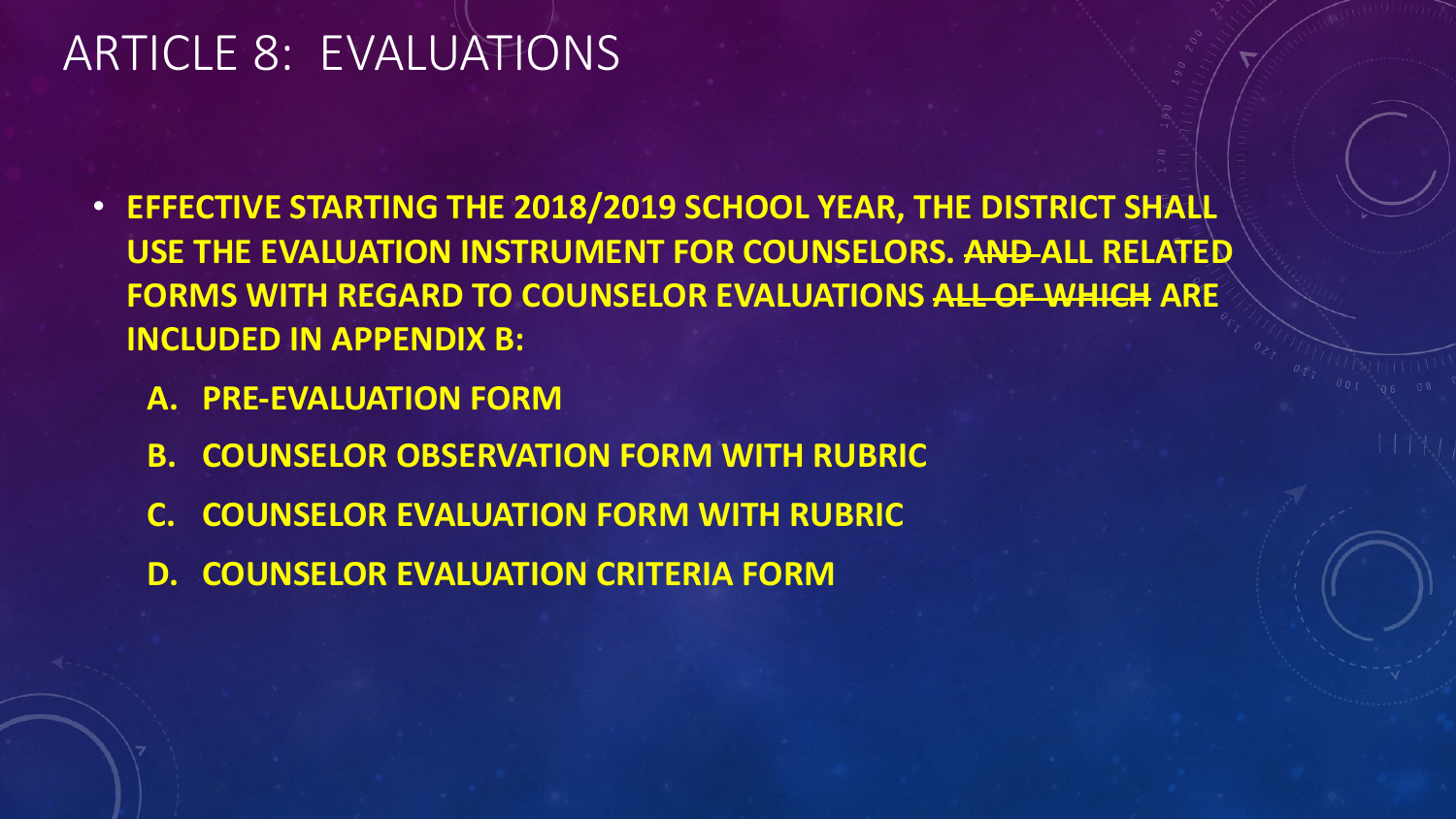# ARTICLE 11: GRIEVANCE PROCEDURE

#### • **11.3.2 Level I**

- **11.3.2.l** No later than **THIRTY (30) twenty (20)** days following the alleged act or omission giving rise to the grievance, or no later than **THIRTY (30) twenty (20)** days following the date upon which the unit member reasonably should have known of the act of omission, the grievant must present such grievance in writing on an appropriate form to the immediate supervisor.
- **11.3.2.3**The immediate supervisor shall communicate a written decision to the grievant within **TWENTY (20) ten (10)** days after receiving the grievance. Within the above time limits, either party may request a personal conference with the other party.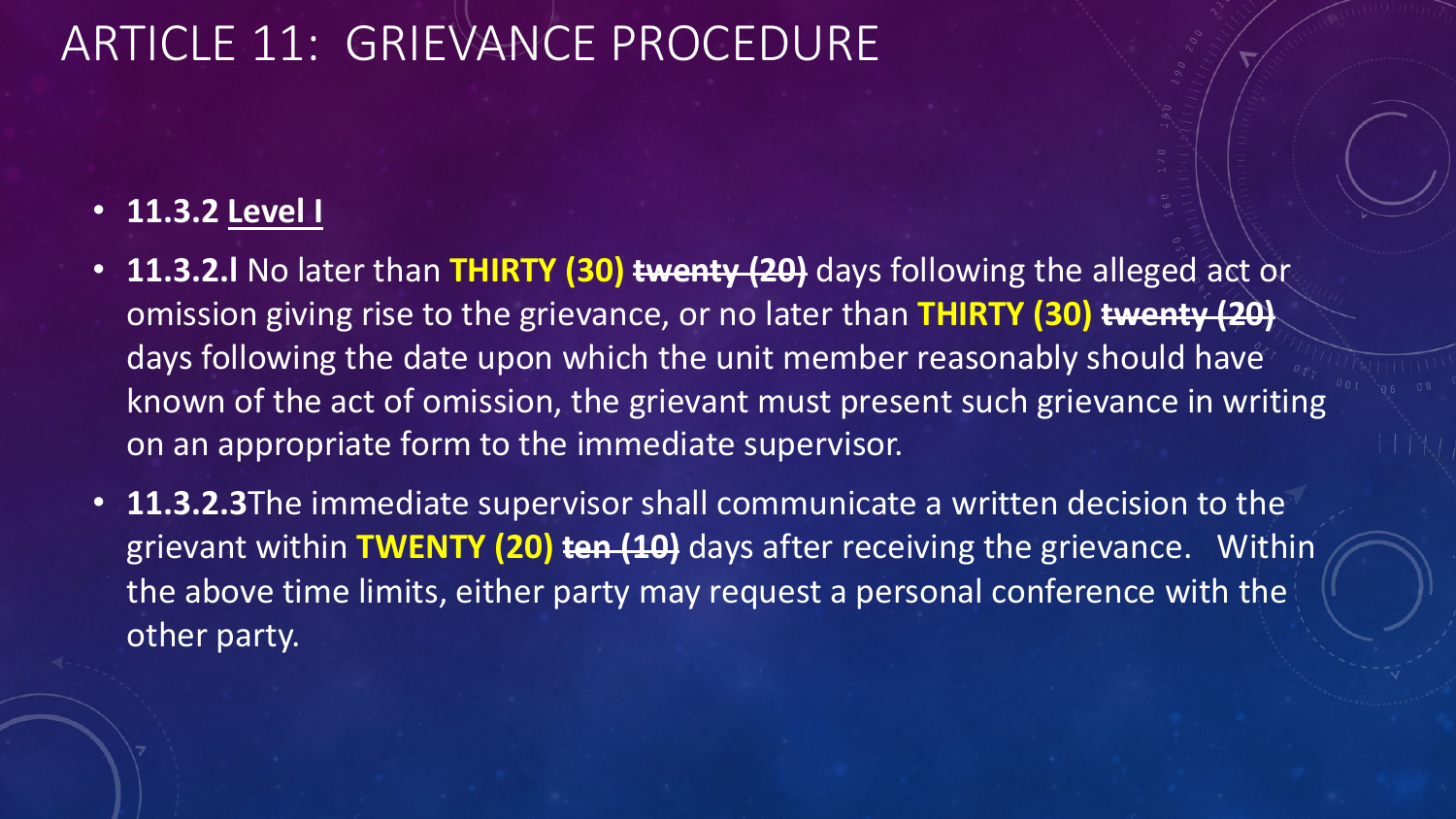#### • **11.3.3 Level Il**

• **11.3.3.l** ln the event the grievant is not satisfied with the decision at Step I, the grievant may appeal the decision on the appropriate form to the Superintendent or designee within **TWENTY (20) ten (10)** days. Failure to meet this time limit by the grievant shall constitute an automatic waiver and withdrawal of the grievance.

• **11.3.3.2**The Superintendent or designee shall communicate a decision within **TWENTY (20) ten (10)** days after the conference in which to provide a written response.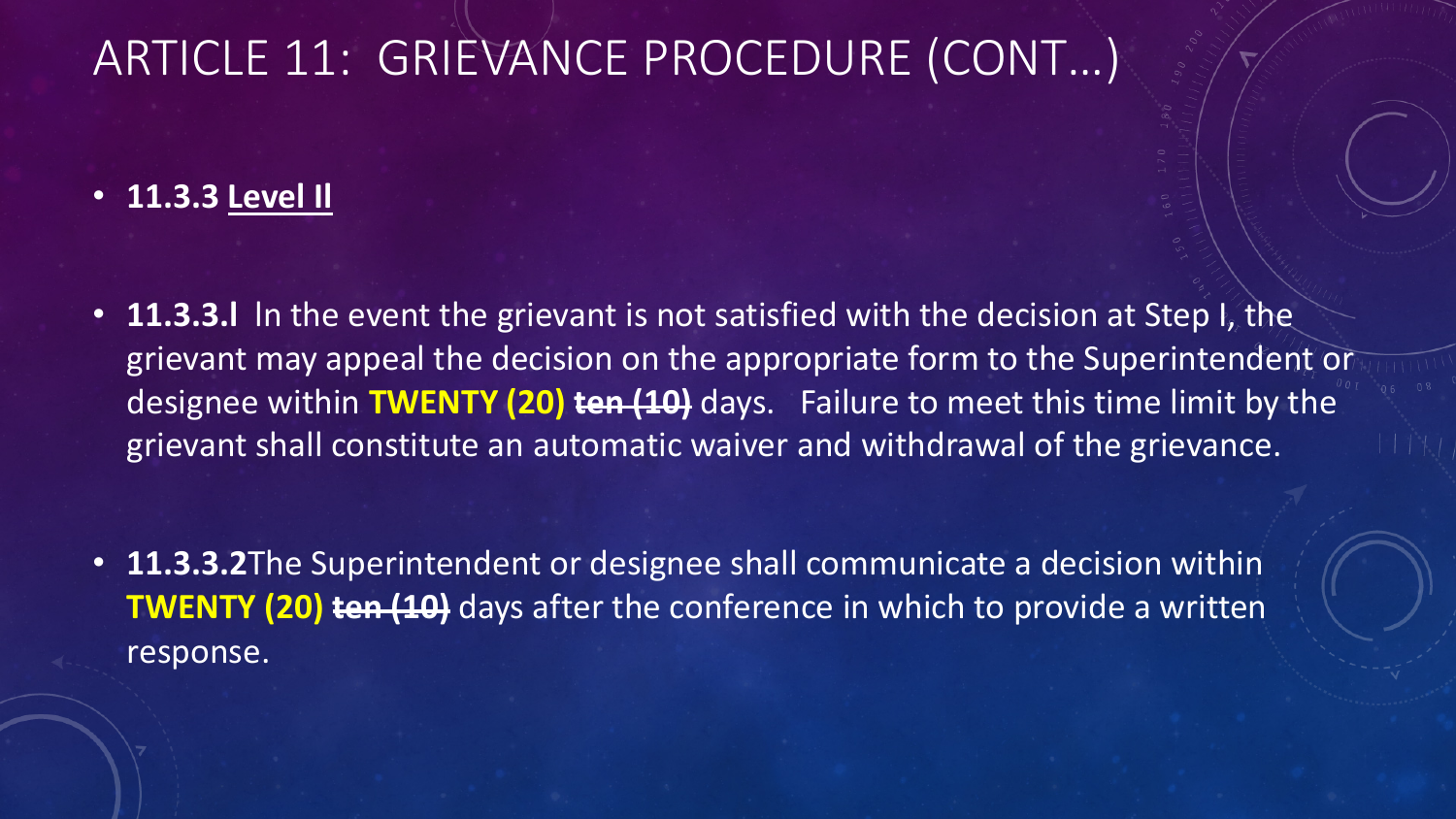• **11.3.4 Level Ill**

•

•

- **11.3.4.l A unit member not satisfied with the Level II decision may within ten (10) days of the receipt of the written response request the Association to submit the grievance to arbitration.** If the Association decides to submit the grievance to arbitration, it may **DO SO** within **THIRTY (30) ten (10)** days of receipt of the **DECISION** from grievant **THE SUPERINTENDENT OR DESIGNEE.**
- **11.3.4.2 THE ASSOCIATION SHALL PROVIDE** written notice to the Superintendent of its intent to submit the grievance to arbitration. If any questions arise as to the **ARBITRABILITY** arbitrariness of the grievance, such questions will be ruled upon first by the arbitrator.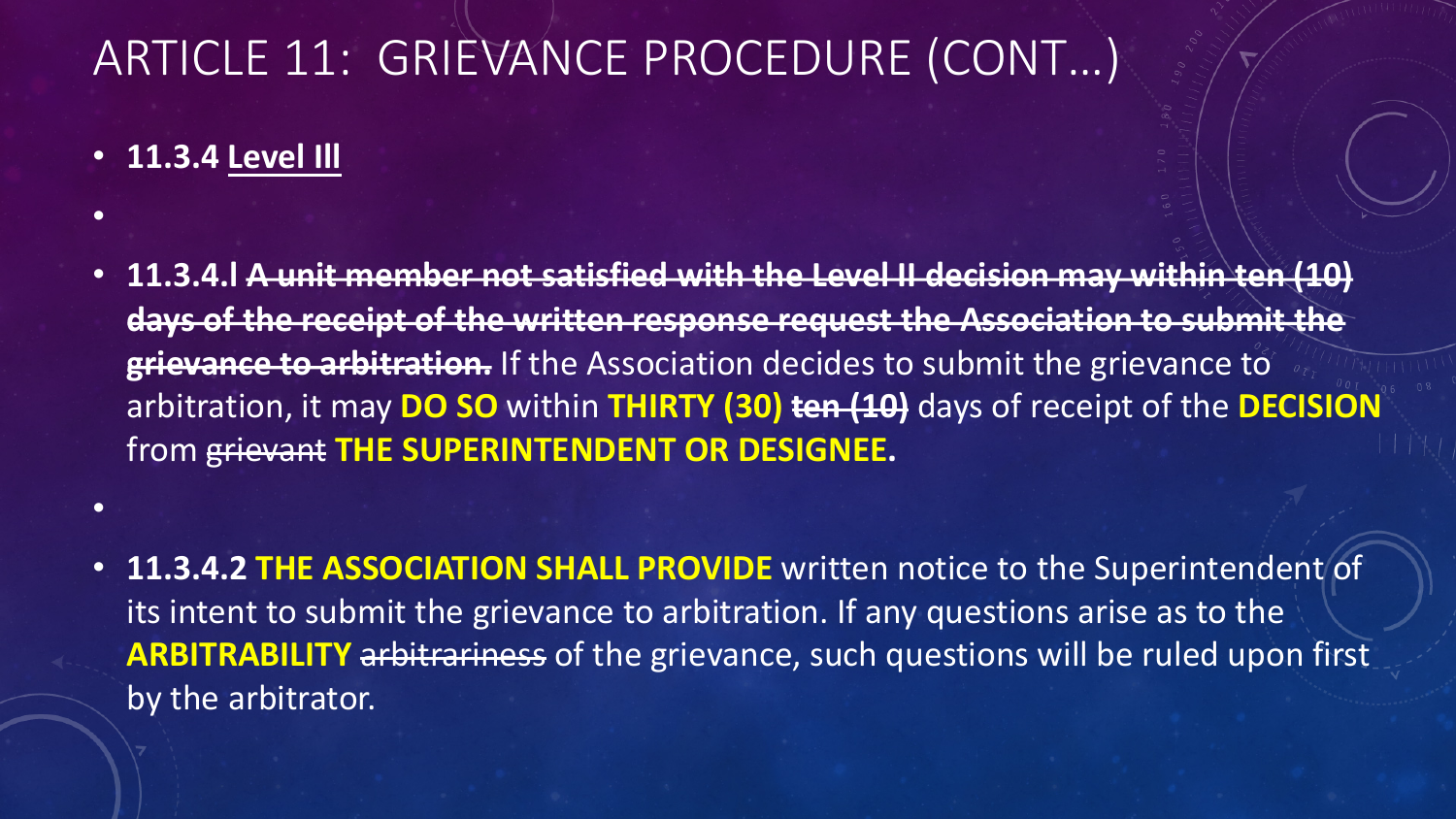- **11.3.4.4** Within **TWENTY (20) ten (10)** days after receipt by the District of the written notice of intent to arbitrate, the Superintendent or designee and the Association will attempt to agree on a mutually acceptable arbitrator and to obtain a commitment from the arbitrator to serve. If the parties are unable to so agree, a request for a list of seven (7) arbitrators shall be made to the American Arbitration Association by either party. The parties will meet within **TWENTY (20) five (5)** days following the receipt of the list and proceed according to the rules and procedures of the American Arbitration Association in the selection of an arbitrator, and that arbitrator shall proceed under the Voluntary Labor Arbitration Rules of the American Arbitration Association.
- **11.3.4.5** The costs of the compensation to the arbitrator and the reimbursement of the arbitrator's travel and subsistence expenses, as well as the cost of a hearing room, will be borne equally by the District and the Association**, OR THE GRIEVANT IF THE GRIEVANT IS A NON-MEMBER.** All other costs will be borne by the party incurring the costs.
- **11.3.4.6 ANY UNIT MEMBER WHO IS NOT AN ACT MEMBER, AND WHO REQUESTS THAT THE GRIEVANCE OR ARBITRATION PROVISIONS OF THE AGREEMENT BE USED ON HIS/HER BEHALF, SHALL BE RESPONSIBLE FOR PAYING THE COSTS ASSOCIATED WITH 11.3.4.5 OF ARBITRATION, AS DETERMINED BY THE UNION, FOR THE USE OF SAID ARBITRATION PROCEDURES.**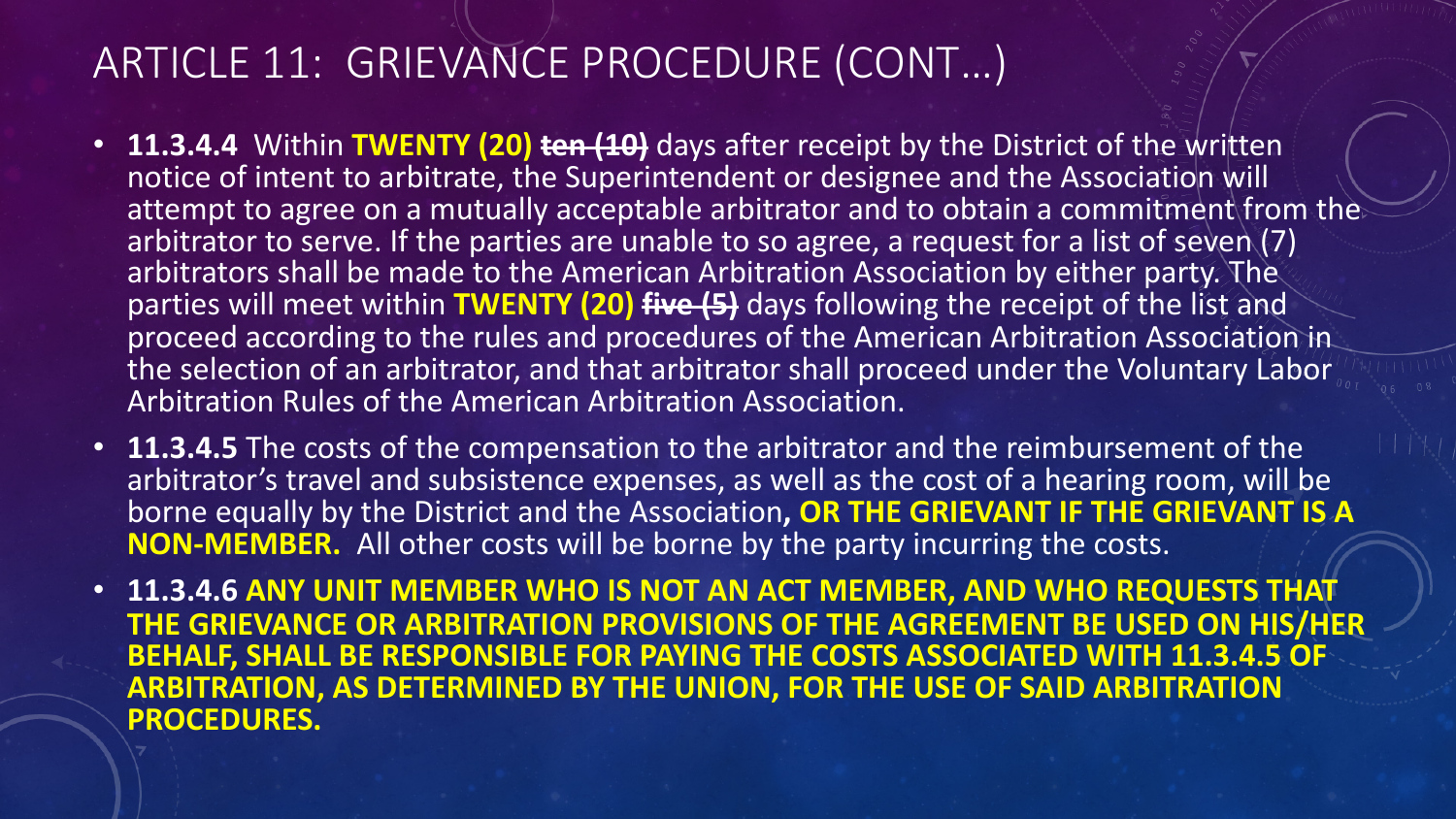#### • **11.4 MISCELLANEOUS PROVISIONS**

II.

- **11.4.1** A unit member may be represented at all stages of the grievance procedure by himself/herself or, at **THE ASSOCIATION'S DISCRETION** his/her option, by a representative**(S)** provided by the Association**.**
- 11.4.**5 4** The District shall maintain separate grievance files for documents, communications, and records dealing with the processing of a grievance. **THESE FILES WILL NOT BE INCLUDED IN THE GRIEVANT'S PERSONNEL FILES.**
- 11.4.6 **5** If a grievance arises from an action or inaction of the District at a level above the principal or immediate supervisor, the grievant shall submit such grievance in writing directly to the Superintendent or designee**. IN THIS CASE, THE GRIEVANCE WILL** and the Association with the processing of such grievance to commence at Level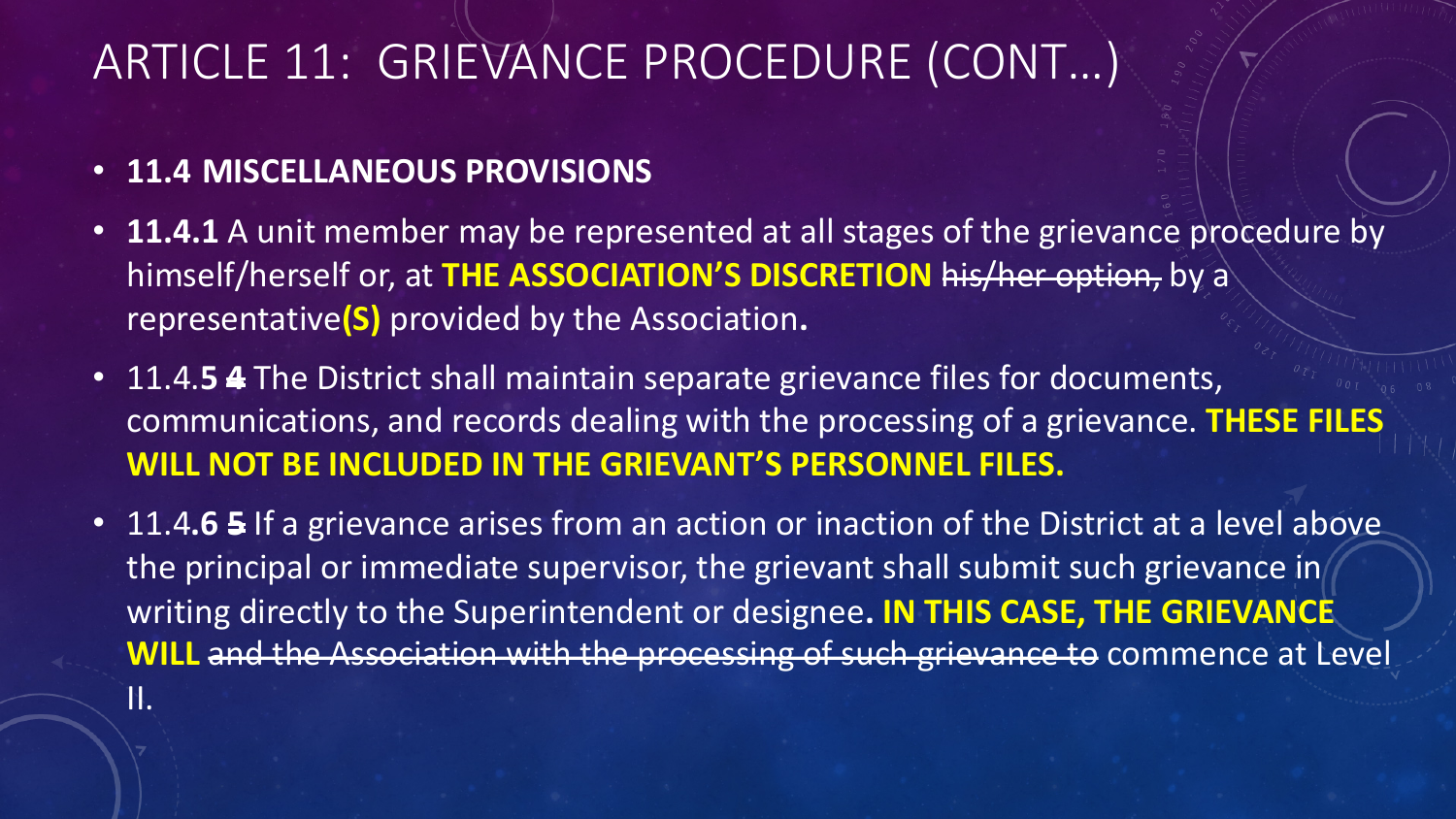### ARTICLE 13: LEAVES

#### **USE OF SICK LEAVE FOR PARENTAL LEAVE**

• **13.3.1** For purposes of this section, "parental leave" shall be defined as leave for reason of the birth of the unit member's child, or the placement of a child with the unit member for adoption or foster care. Unit members shall use current and accumulated sick leave for parental leave for up to 12 workweeks. When a unit member with at least one year of district service has exhausted all current and accumulated sick leave and continues to be absent on account of parental leave, he or she shall be entitled to substitute differential pay for the remainder of the 12 week leave. Substitute differential pay for purposes of parental leave means the difference between the unit member's regular salary and (1) the amount paid to a substitute employed to replace the unit member or (2) if no substitute is employed, the amount that would have been paid to a substitute had one been employed to replace the unit member. **PURSUANT TO THIS SECTION, THE COMPENSATION A UNIT MEMBER SHALL RECEIVE SHALL BE NO LESS THAN 50 PERCENT OF HIS OR HER REGULAR SALARY FOR THE REMAINING PORTION OF THE 12-WORKWEEK PERIOD OF PARENTAL LEAVE.**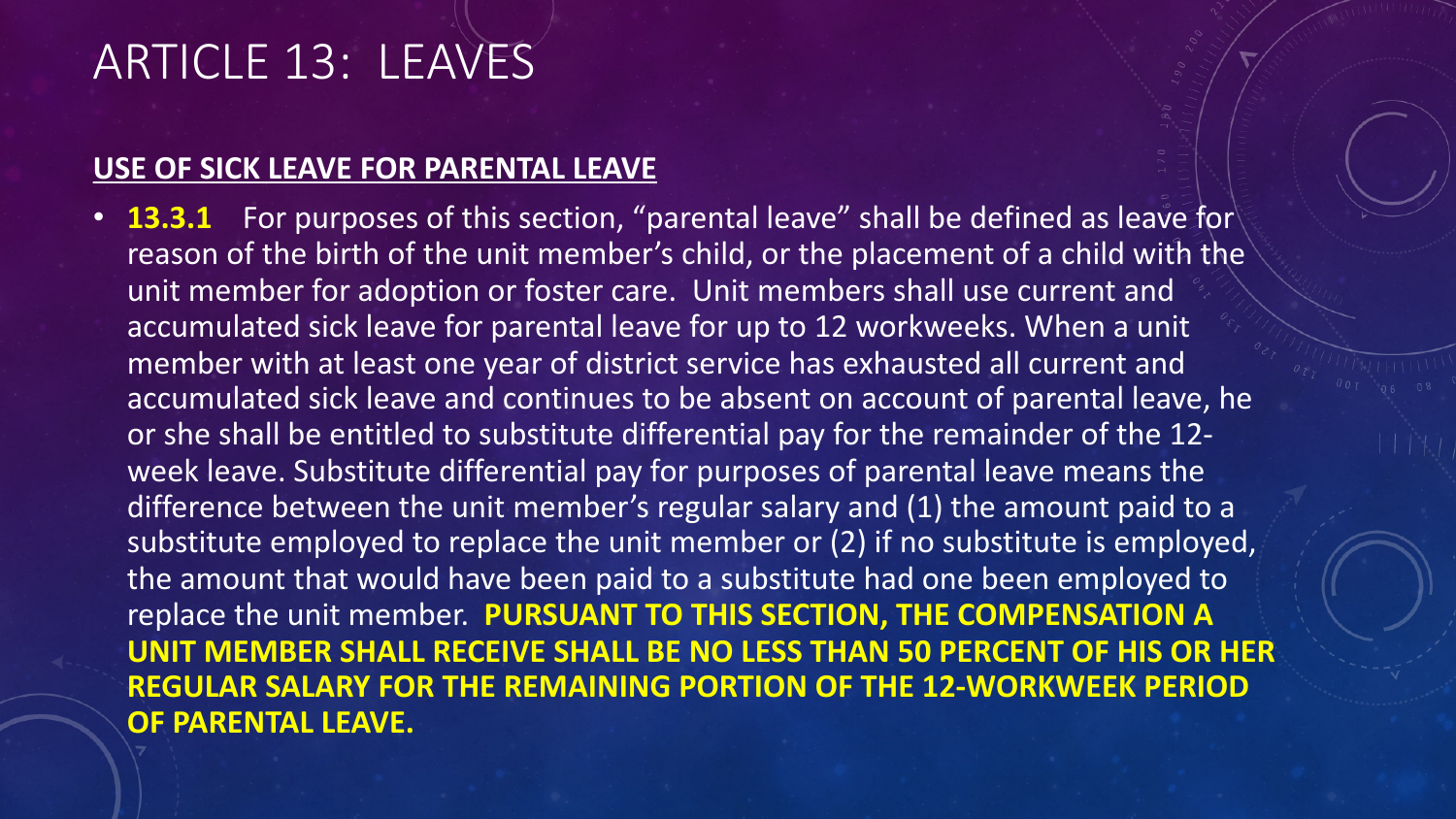#### ARTICLE 14: HOURS

#### • **14.11 PREPARATION TIME**

• **14.11.5 ELEMENTARY RSP TEACHERS SHALL RECEIVE A BUDGET OF \$1,000 PER SCHOOL YEAR. THE TEACHER AND SITE ADMINISTRATOR ARE TO MUTUALLY AGREE UPON THE ALLOCATION OF THE FUNDS. THE FUNDS MAY BE USED TO PROVIDE RELEASE TIME, HIRE SUBSTITUTES, PROVIDE EXTRA HOURS PER TIMESHEET, AND/OR PURCHASE MATERIALS. IF THE TEACHER AND ADMINISTRATOR ARE NOT ABLE TO MUTUALLY AGREE TO A USE FOR THE MONEY, THE DIRECTOR OF SPECIAL EDUCATION SHALL SPECIFY A USE AFTER DISCUSSING THE MATTER WITH THE TEACHER AND ADMINISTRATOR.**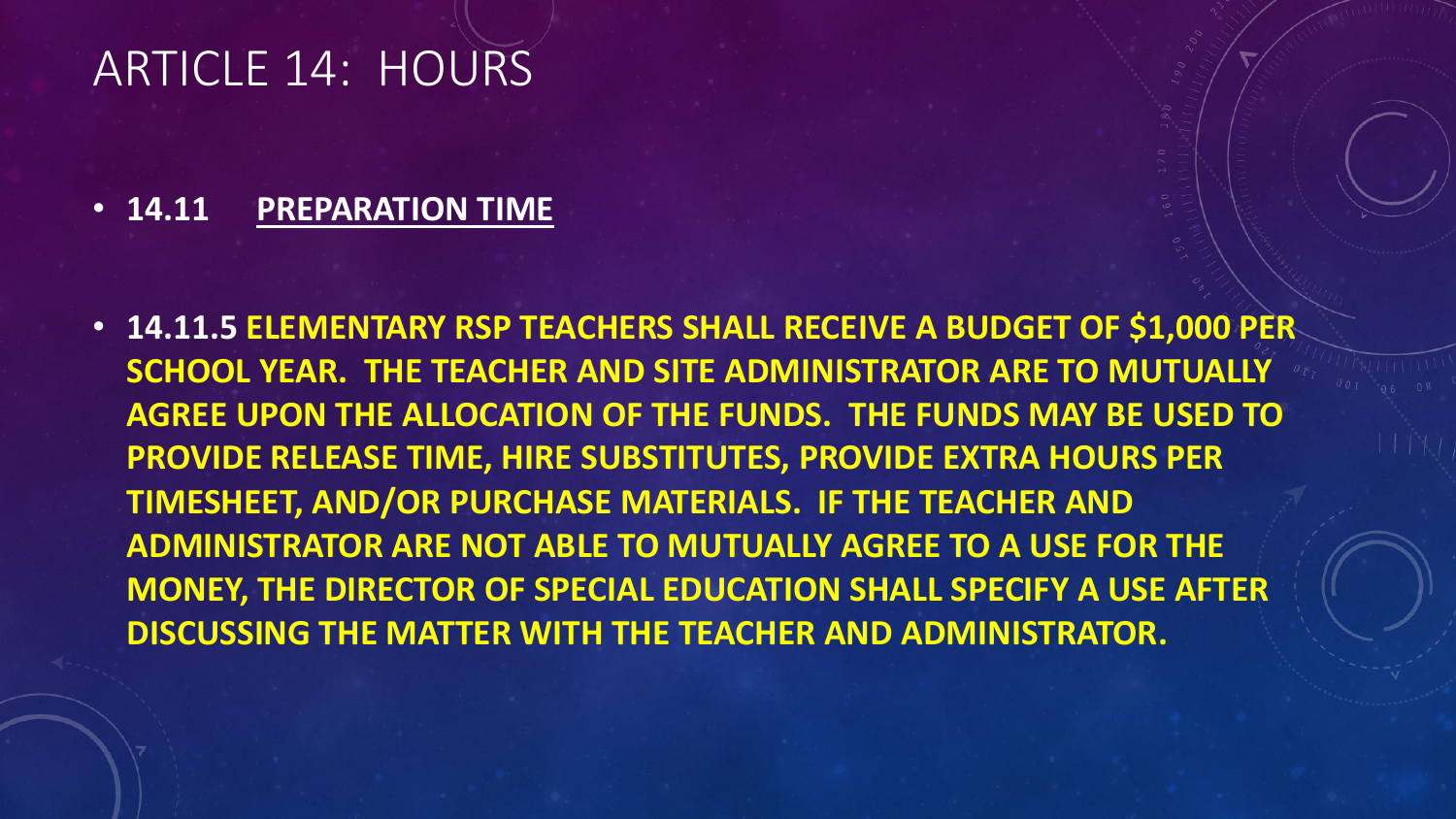### ARTICLE 15: PLACEMENT ASSIGNMENT, REASSIGNMENT, TRANSFER AND VACANCIES

- **15.8BEHAVIOR INTERVENTION COUNSELORS AND BEHAVIOR HEALTH COUNSELORS/TRANSFER INTO A CREDENTIALED COUNSELING POSITION**
- **15.8.1. ALL BICS AND BHCS WHO TRANSFER INTO CERTIFICATED COUNSELING POSITIONS WILL BE ALLOWED TO RETAIN THEIR ORIGINAL "SENIORITY DATE" PROVIDED UPON EMPLOYMENT WITH CHINO VALLEY USD AS A BIC OR BHC. THE PURPOSE OF THIS LANGUAGE IS TO ALLOW THE BICS OR BHCS TO KEEP THEIR "SENIORITY DATE" BARRING A DECISION BY AN ADMINISTRATIVE LAW JUDGE THAT THIS "SENIORITY DATE" IS NOT ALLOWABLE.**
- **15.8.2. ALL BICS AND BHCS WHO TRANSFER TO CREDENTIALED COUNSELING POSITIONS SHALL BE PLACED ON THE APPROPRIATE CERTIFICATED SALARY SCHEDULES. FOR PURPOSES OF INITIAL PLACEMENT ON THE CERTIFICATED SALARY SCHEDULE, BLCS AND BHCS WHO TRANSFER TO CERTIFICATED POSITIONS SHALL RECEIVE CREDIT FOR ALL TIME SERVED IN THE BIC AND BHC POSITION, IN ADDITION TO ANY OTHER QUALIFYING CREDIT.**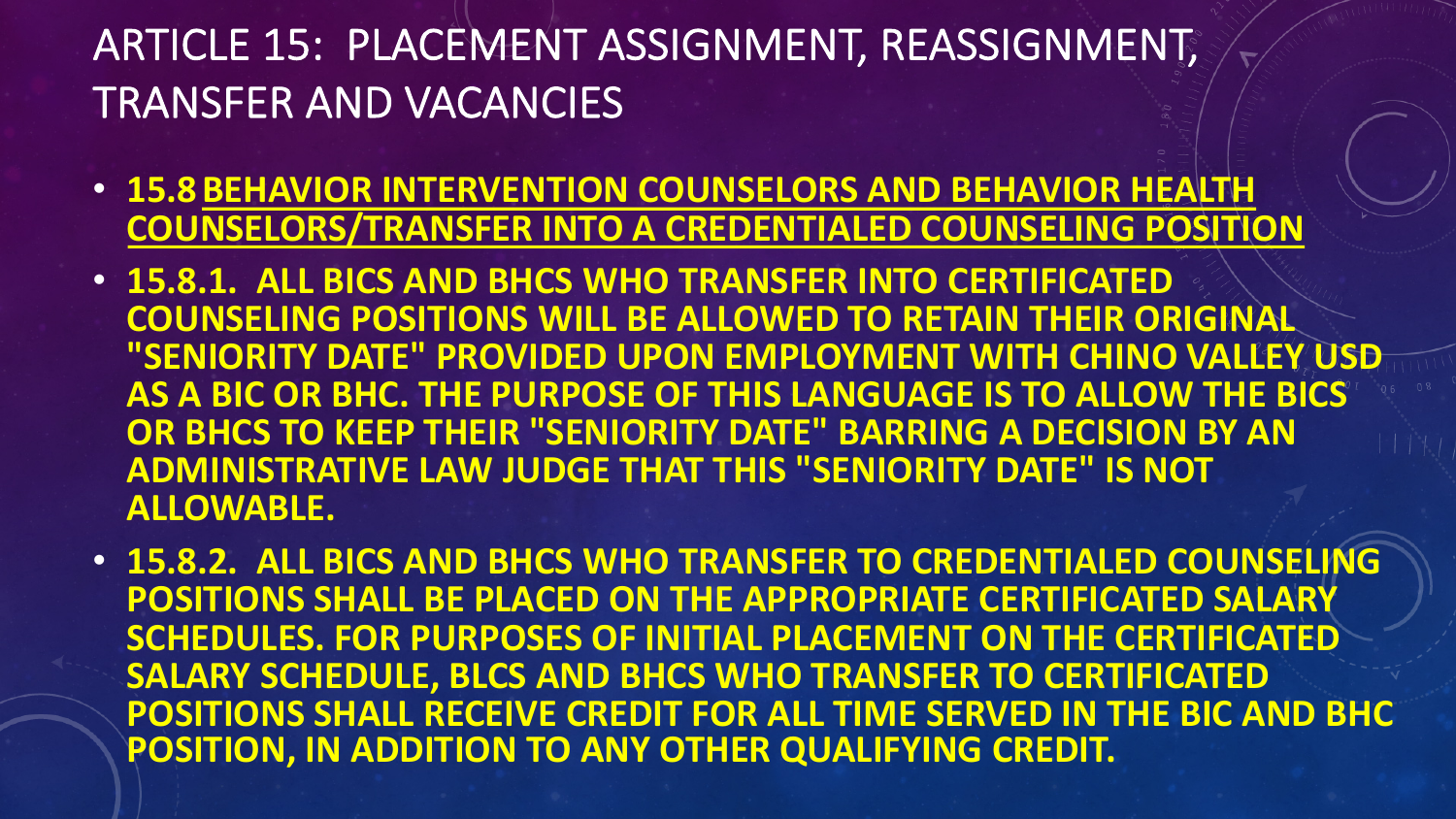#### ARTICLE 15: PLACEMENT ASSIGNMENT, REASSIGNMENT, TRANSFER AND VACANCIES (C0NT…)

- **15.8.3. BICS AND BHCS WHO TRANSFER INTO CERTIFICATED COUNSELING POSITIONS SHALL BE PERMITTED TO ADVANCE TO THE NEXT SALARY STEP IF APPLICABLE ON JULY 1, 2019, IRRESPECTIVE OF THE 75% REQUIREMENT DELINEATED IN APPENDIX B TO THE AGREEMENT.**
- **15.8.4. BICS AND BHCS WHO TRANSFER INTO CERTIFICATED COUNSELING POSITIONS SHALL RECEIVE THE BENEFITS CAP ASSOCIATED WITH THE COLLECTIVE BARGAINING AGREEMENT FOR ACT AND EFFECTIVELY THE NEW POSITION.**
- **15.8.5. BICS AND BHCS WILL CEASE TO ACQUIRE VACATION TIME ON THE DATE THEY TRANSFER INTO THE CERTIFICATED COUNSELING POSITION. ANY VACATION ACCRUED UP TO THE TIME OF TRANSFER WILL BE PAID OUT TO THE EMPLOYEE PRIOR TO THE END OF THE FISCAL YEAR IN WHICH THE TRANSFER TAKES PLACE.**
- **15.8.6. ANY SICK LEAVE ACCRUED BY AN EMPLOYEE IN THE BIC OR BHC POSITION SHALL BE TRANSFERRED TO THE EMPLOYEE'S CERTIFICATED COUNSELING POSITION IN ACCORDANCE WITH AND TO THE EXTENT PROVIDED BY LAW AND/OR APPLICABLE REGULATION.**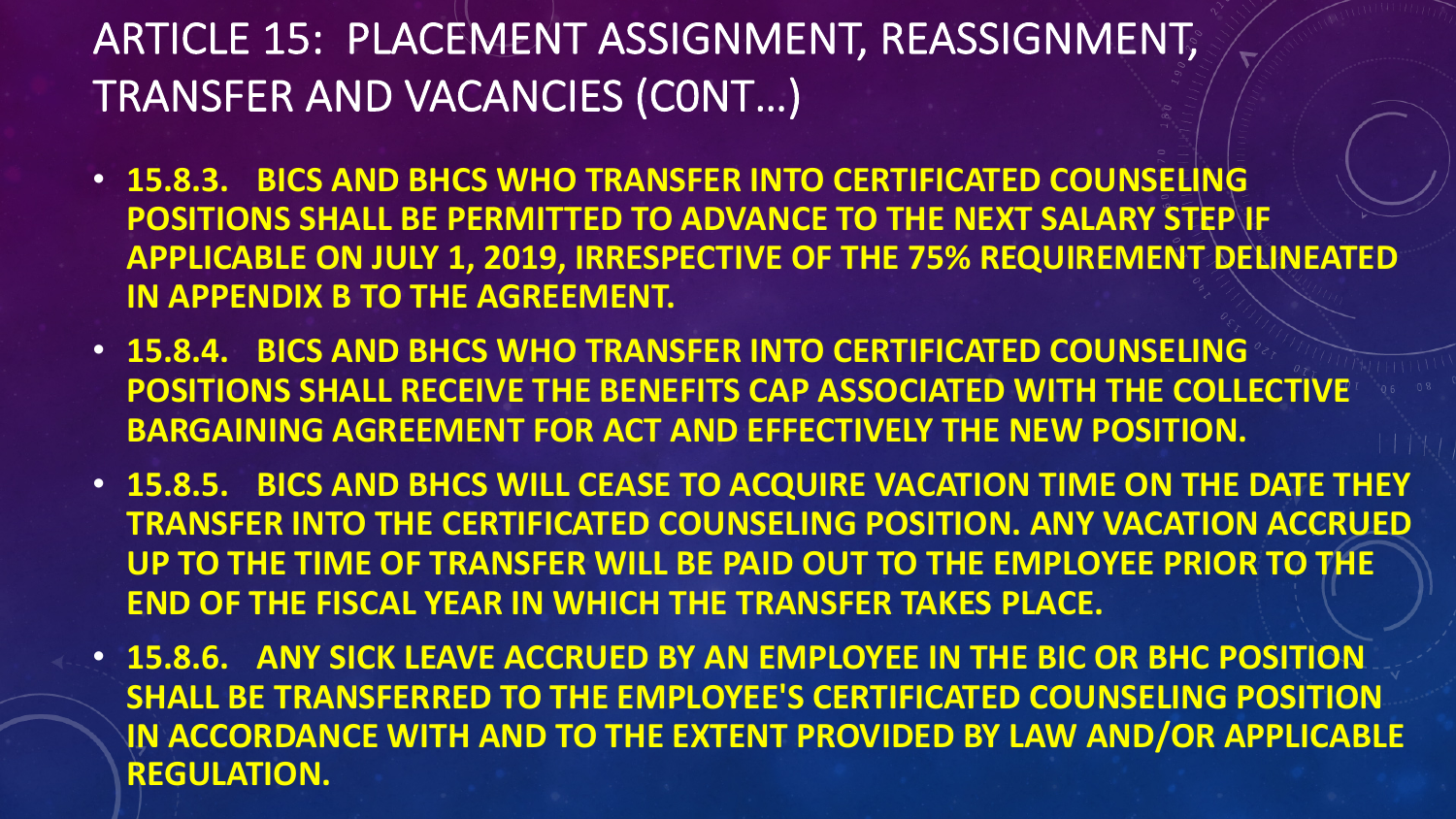#### ARTICLE 17: COMPENSATION AND HEALTH AND WELFARE **BENEFITS**

• **17.2 SALARY & FRINGE BENEFITS AGREEMENT**

#### **2019-2020:**

- **2.5 % ON SCHEDULE SALARY INCREASE FOR 2019-2020 SCHOOL YEAR EFFECTIVE JULY 1, 2019. (TOTAL COMPENSATION PACKAGE SHALL BE APPLIED TO SALARY AND/OR BENEFITS UPON NOTICE BY THE ASSOCIATION TO THE DISTRICT BY SEPTEMBER 25, 2019).**
- **0.5% OFF SCHEDULE SALARY INCREASE TO CURRENT UNIT MEMBERS AS OF SEPTEMBER 4, 2019 BASED ON THEIR 2019-20 SALARY SCHEDULE. ADDITIONALLY, THIS ONE-TIME PAYMENT SHALL NOT BE APPLIED TO ANY STIPENDS.**

#### **2020-2021**

- **2.0% ON SCHEDULE SALARY INCREASE FOR 2020-2021 SCHOOL YEAR EFFECTIVE JULY 1, 2020. (TOTAL COMPENSATION PACKAGE SHALL BE APPLIED TO SALARY AND/OR BENEFITS UPON NOTICE BY THE ASSOCIATION TO THE DISTRICT BY MAY 31, 2020).**
- **1.0% OFF SCHEDULE SALARY INCREASE TO CURRENT UNIT MEMBERS BASED ON THEIR SALARY SCHEDULE AS OF JULY 1, 2020.**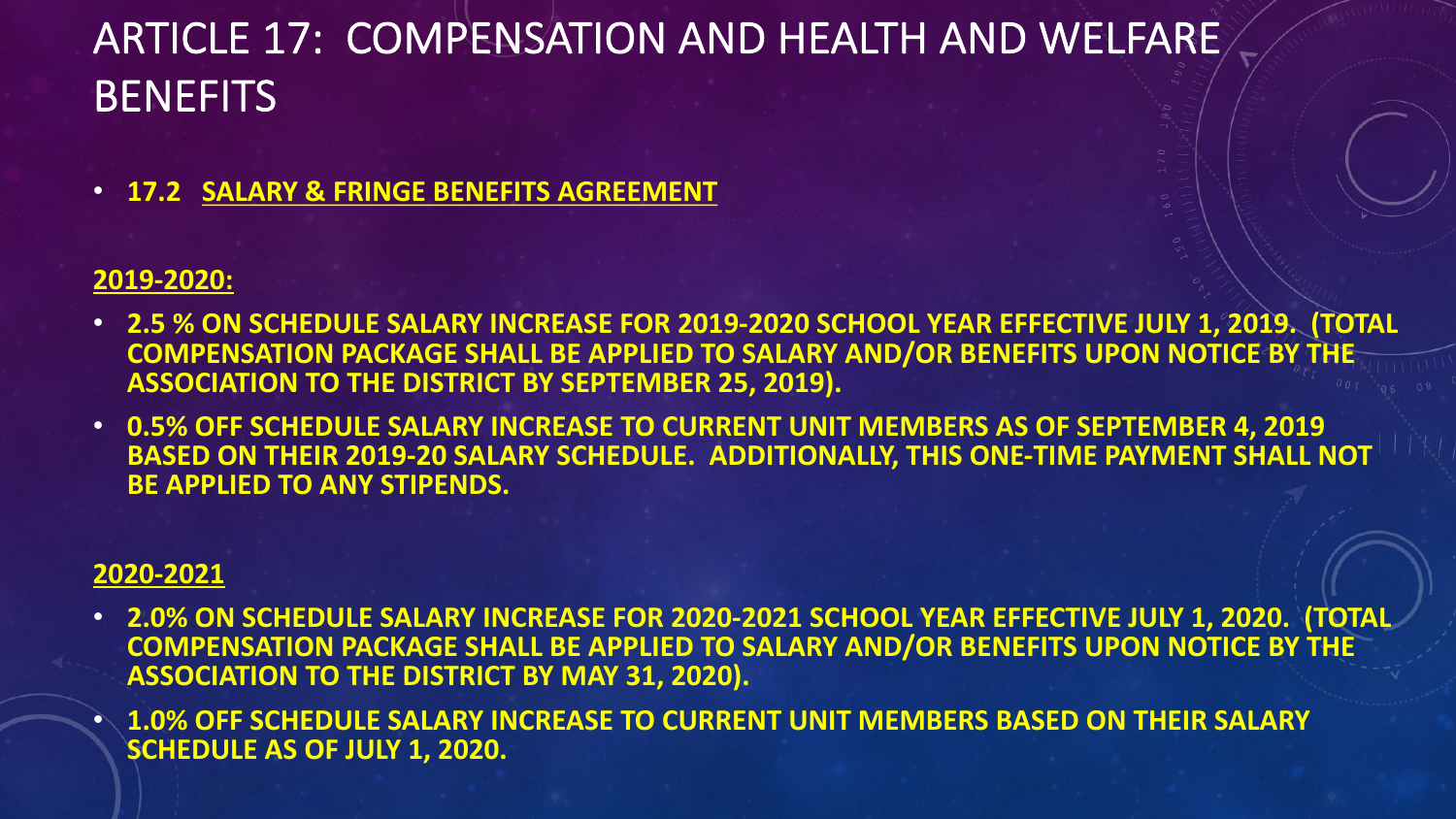### 8 YEARS OF LCFF AND SALARY INCREASES

|                                 | 2013-14 | 2014-15 | 2015-16                                   | 2016-17 | 2017-18 | 2018-19 | 2019-20 | 2020-21 | <b>TOTAL</b> |
|---------------------------------|---------|---------|-------------------------------------------|---------|---------|---------|---------|---------|--------------|
| <b>LCFF</b><br><b>COLA</b>      | 1.57%   | 0.85%   | 1.02%                                     | 0.0%    | 1.56%   | 2.71%   | 3.26%   | 3.0%    | 13.97%       |
| On<br><b>Salary</b>             | 3%      | 4%      | 3%<br><b>APPLIED</b><br>TO 2016-<br>17    |         | 2%      | 2%      | 2.5%    | 2%      | 18.5%        |
| Off<br><b>Salary</b><br>(BONUS) |         | 1%      | 2.5%                                      |         | 2%      |         | 0.5%    | 1%      | 7.0%         |
| <b>H &amp; W</b>                |         |         | \$500<br><b>APPLIED</b><br>TO 2016-<br>17 |         |         |         |         |         | \$500        |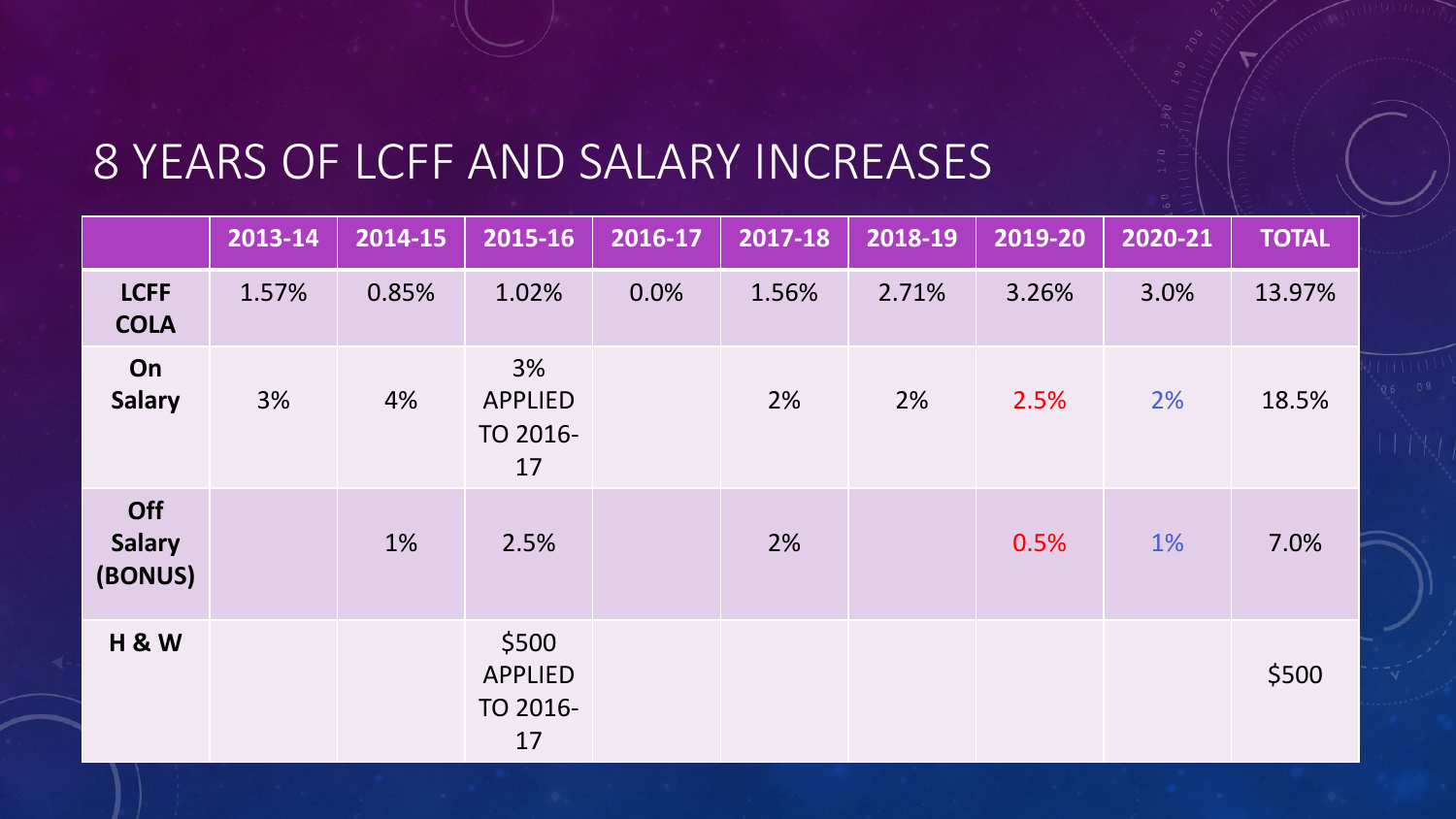#### ARTICLE 22: PROFESSIONAL LEARNING COMMUNITIES

• **22.1** The District and the Association will **CONTINUE TO** work collaboratively towards reaching a common understanding of the **PROFESSIONAL LEARNING COMMUNITY** (PLC) process and to develop a framework that ultimately benefits the students of the District.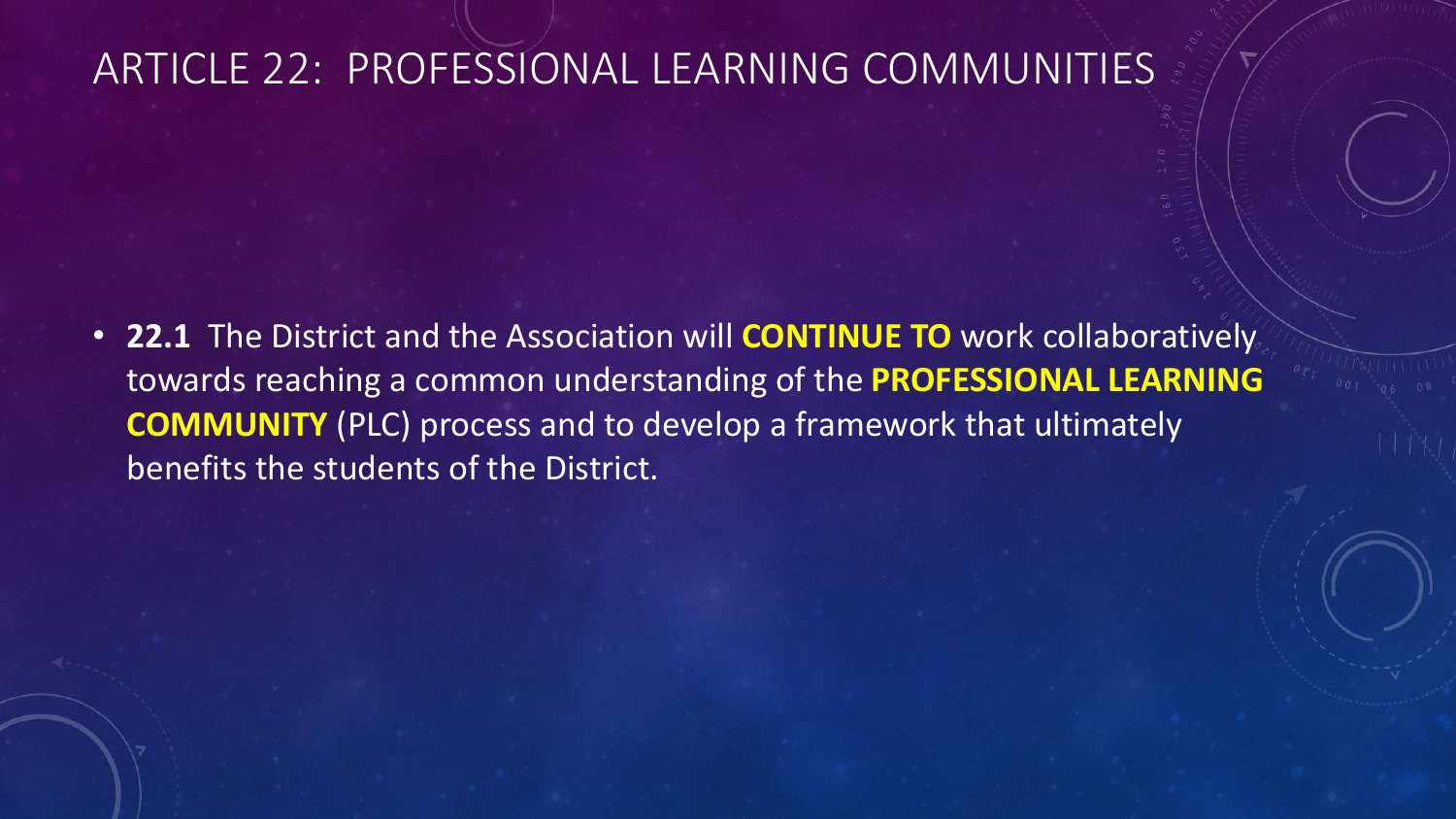#### ARTICLE 22: PROFESSIONAL LEARNING COMMUNITIES

- 22.2 THE GOAL FOR PLC IS TO BE A SYSTEMATIC, TEACHER-DRIVEN PROCESS IN WHICH EDUCATORS WORK INTERDEPENDENTLY TO ANALYZE AND IMPACT PROFESSIONAL PRACTICE IN ORDER TO IMPROVE THEIR INDIVIDUAL AND COLLECTIVE RESULTS. THE PLC PROCESS ENCOURAGES EDUCATORS TO WORK COLLABORATIVELY RATHER THAN IN ISOLATION AND TO TAKE COLLECTIVE RESPONSIBILITY FOR STUDENT LEARNING. THE COLLABORATIVE TEAM EFFECTIVELY REPLACES THE ISOLATED CLASSROOM AS THE FUNDAMENTAL STRUCTURE OF THE SCHOOL. COLLABORATIVE TEAMS ARE THE ENGINES THAT DRIVE THE ORGANIZATION'S EFFORTS TO ACHIEVE ITS MISSION OF HIGH LEVELS OF LEARNING FOR ALL STUDENTS.
- 22.3 SCHEDULED PLC TIME SHALL BE USED TO COLLABORATIVELY ANSWER THE FOLLOWING FOUR (4) CRITICAL PLC QUESTIONS:
	- 22.3.1 WHAT DO WE WANT STUDENTS TO KNOW?
	- 22.3.2 HOW WILL WE KNOW WHEN THEY HAVE LEARNED IT?
	- 22.3.3 HOW WILL WE ADDRESS THE STUDENTS THAT DO NOT MEET THE EXPECTED LEARNING TARGETS?
	- 22.3.4 HOW WILL WE PROVIDE ENRICHMENT FOR THE STUDENTS THAT HAVE MET THE LEARNING TARGETS?
- 22.4 IT IS UNDERSTOOD THAT A "REGULARLY SCHEDULED PLC MEETING" SHALL BE NO LONGER THAN 45 MINUTES IN LENGTH.